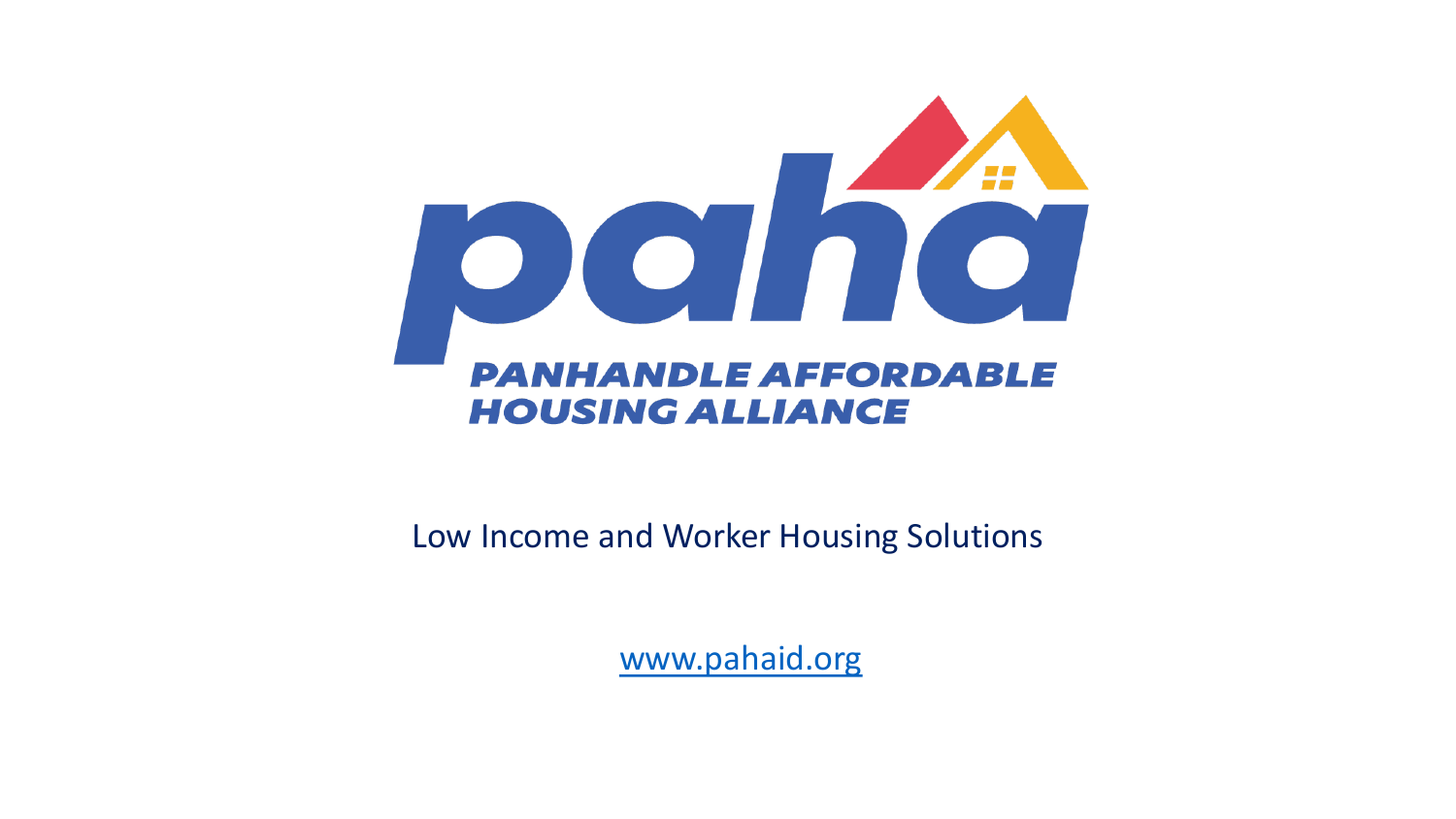

## WORKER HOUSING vs LOW-INCOME HOUSING

*Lines are blurred if not erased for many living and working in Kootenai County*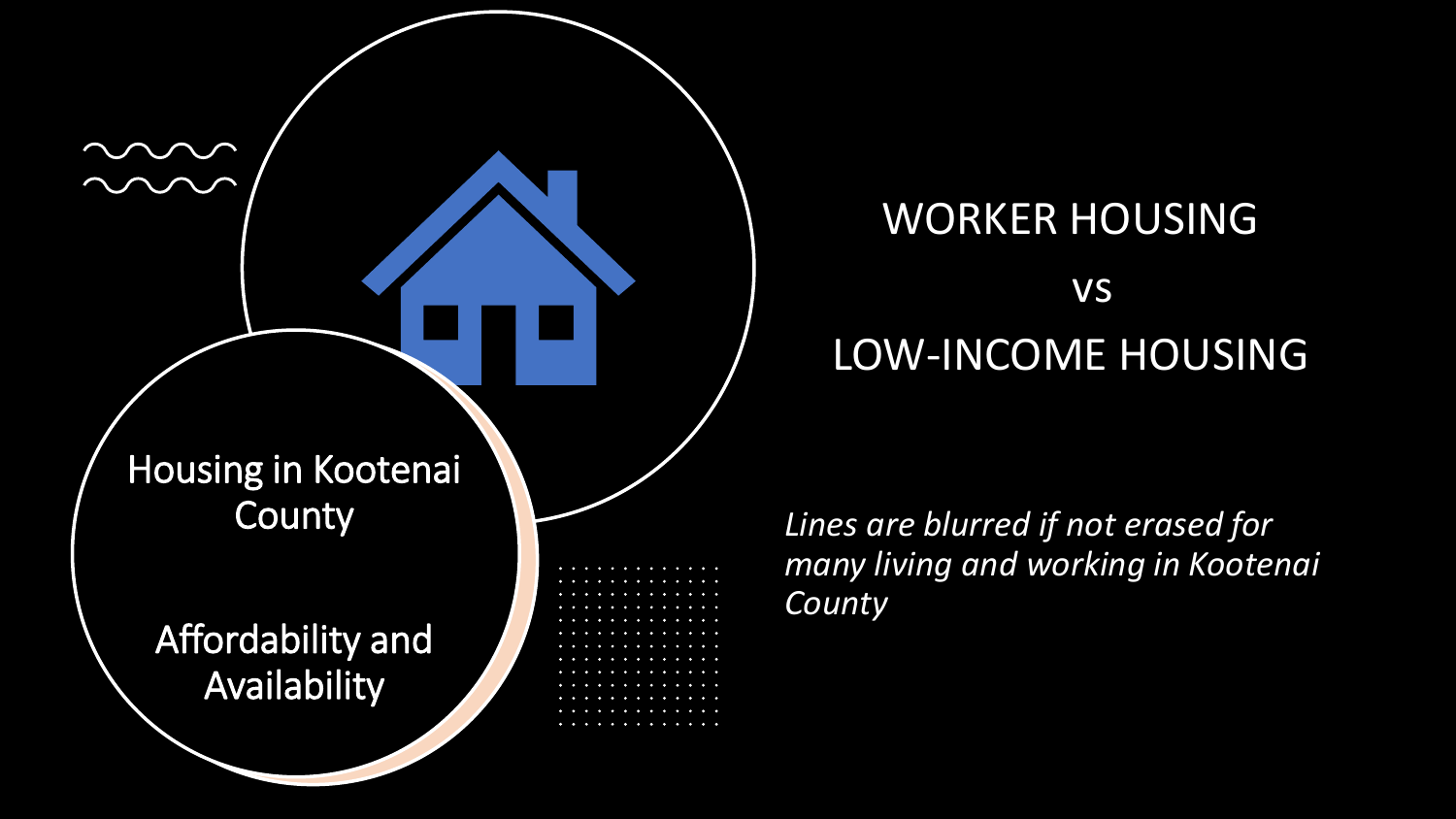Kootenai **County** 2022 INCOME ACCORDING TO HUD Family of 4

| $\cdot$ 2021 AMI: | \$82,200 | Middle     | Middle and upper = $$40/hr$ wage                                               |
|-------------------|----------|------------|--------------------------------------------------------------------------------|
| $\cdot$ 80% AMI:  | \$59,300 | Low        | Low Income = $$29/hr$ wage                                                     |
| $\cdot$ 50% AMI:  | \$37,050 | LOW        | VERY LOW Income = \$18/hr wage                                                 |
| $\cdot$ 30% AMI:  | \$27,750 | <b>LOW</b> | <b>EXTREMELY LOW Income= Federal</b><br>Poverty Level (FPL) = $$13.50/hr$ wage |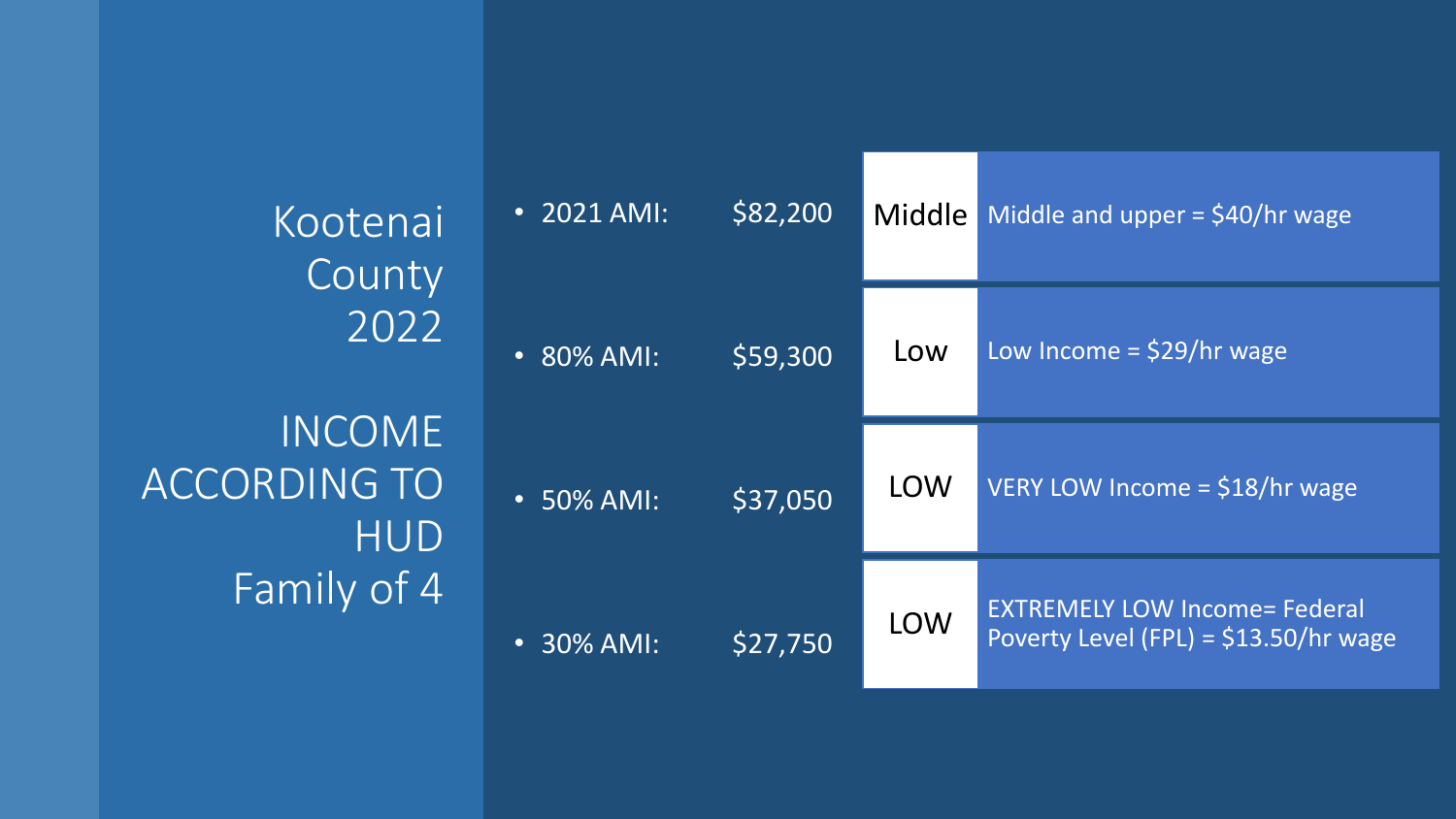# **Total** Households in Kootenai County Grouped by Income

Family of 4 earning \$26,500 or less annually

## ALICE households— Working but unable to make ends meet

**Federal Povery Line (12%) ALICE (28%) AMI and Above (60%)**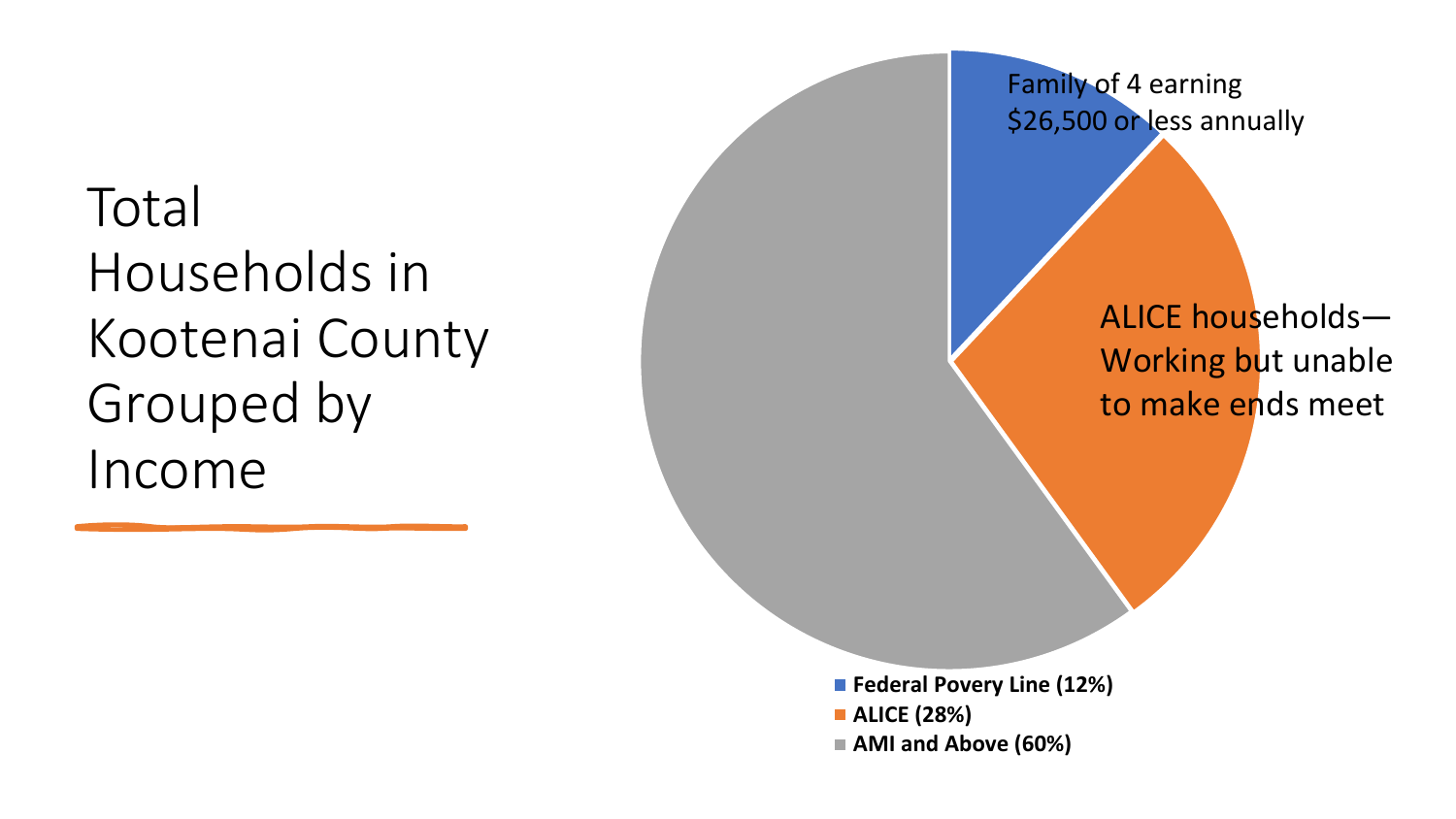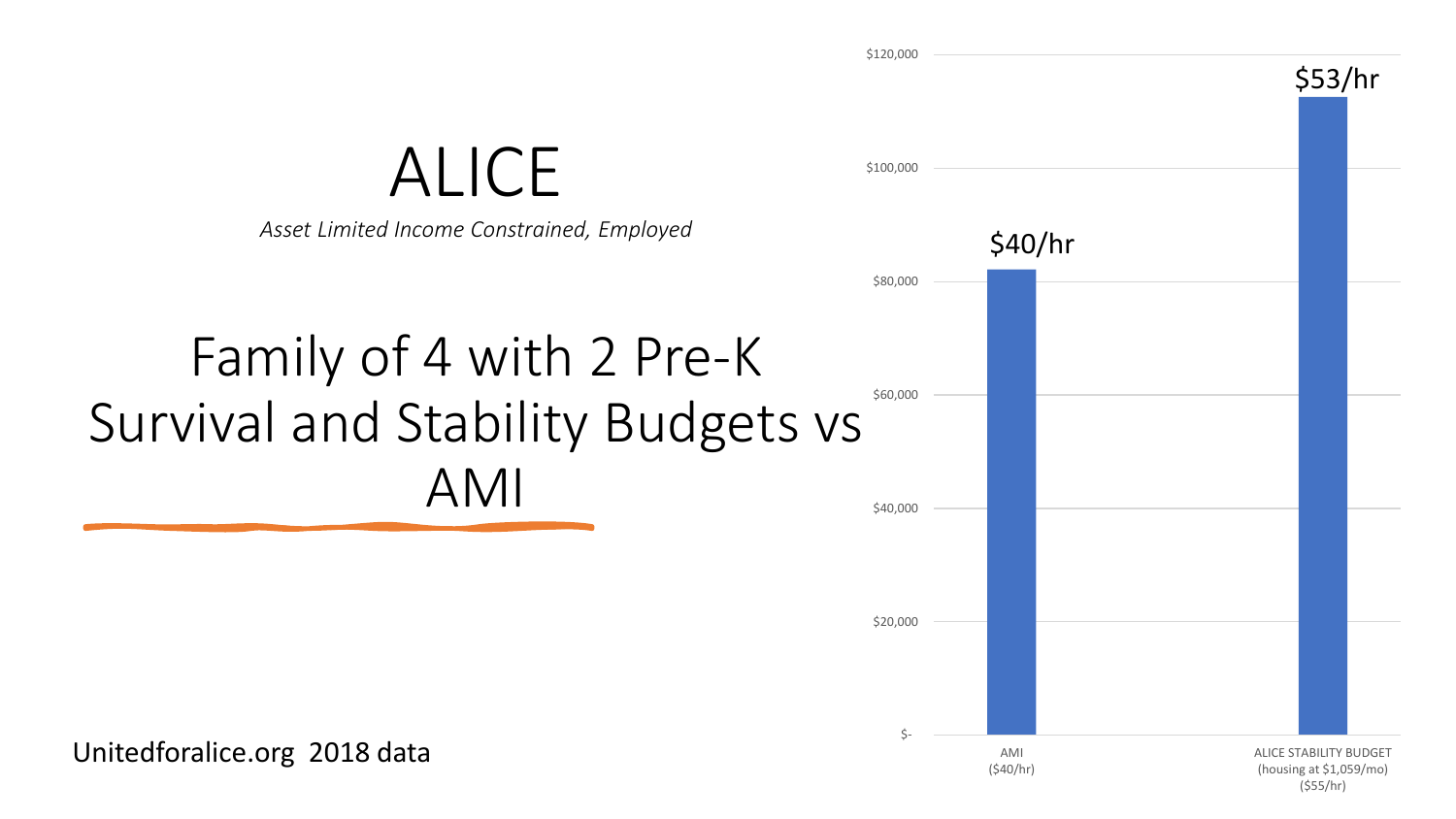

ACROSS ALL WAGE GROUPS



Sponsored by CdAEDC (Jobs Plus), PAHA and Avista Foundation



Supported by Regional Housing & Growth Issues Partnership



Report Dated December 2021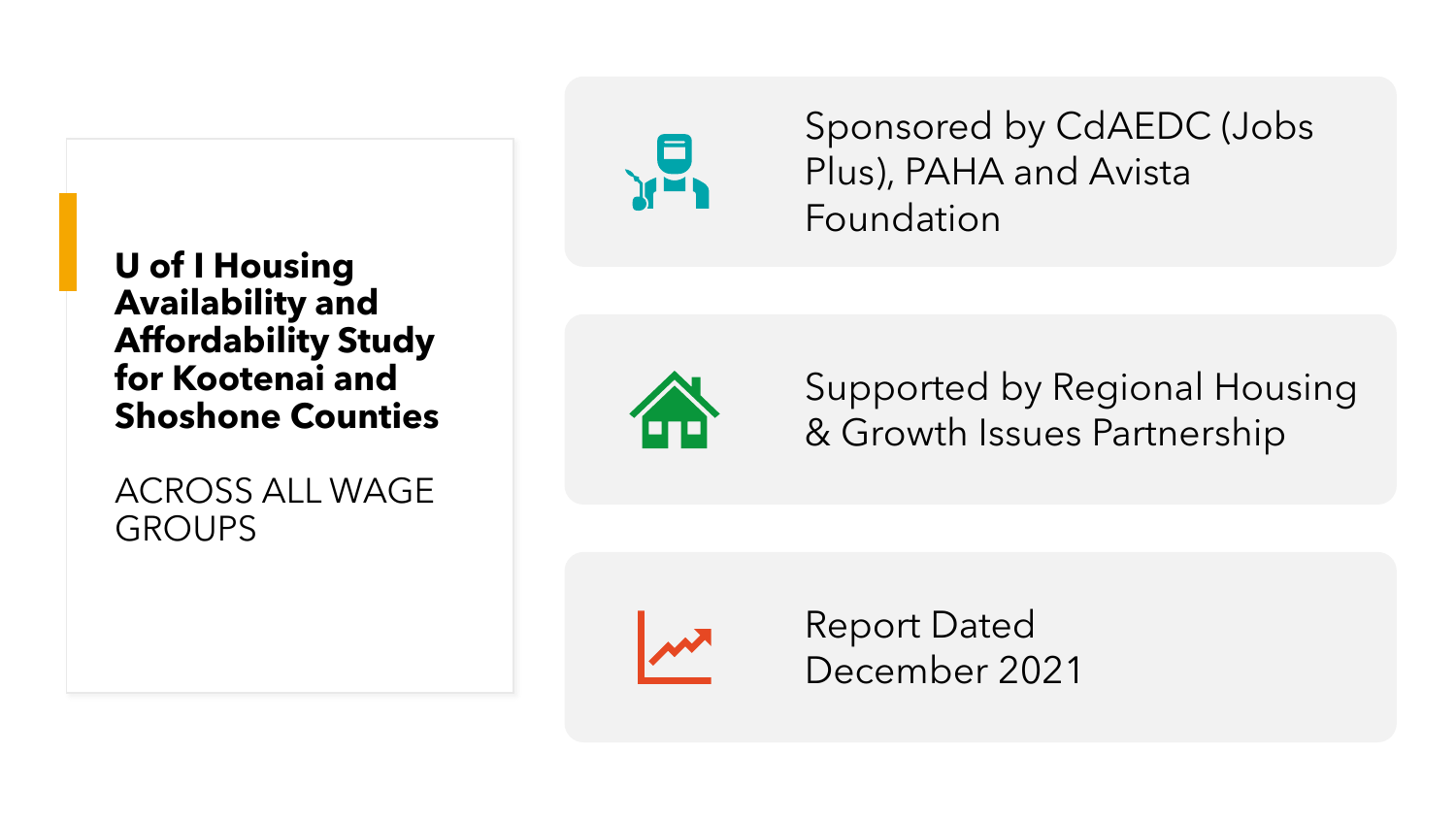### **KOOTENAI COUNTY**

### **Highlights from U of I Housing Availability and Affordability Study December 2021**



\$159mm lost Payroll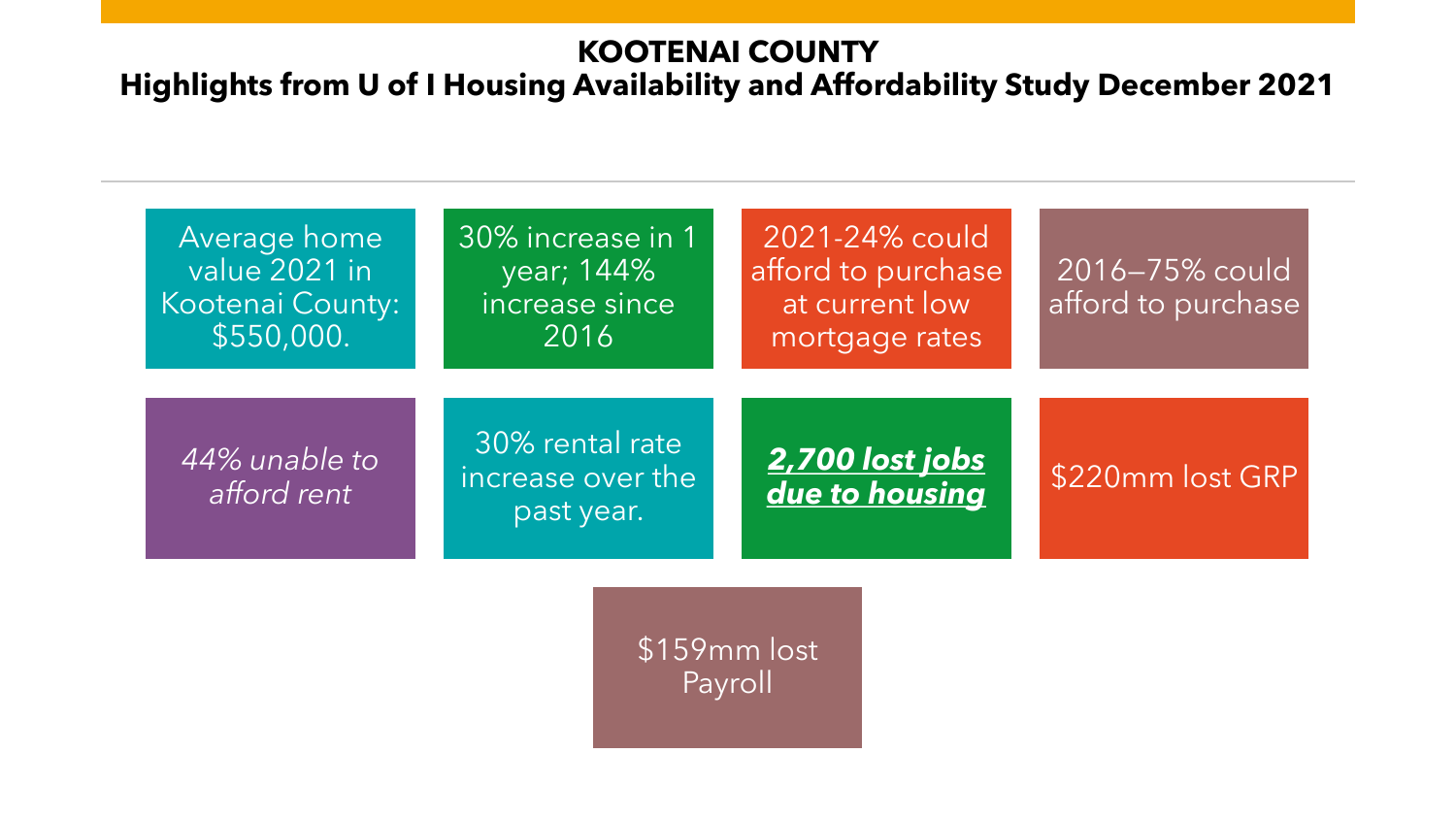A healthy housing infrastructure must reflect the needs and incomes of the people living here in Kootenai County.

> \$23-\$51/hour workers

Our nurses and lab technicians Our police and firemen

Our teachers and bus drivers Our welders and electricians

Our chefs and wait staff

Our grocery clerks and retail sales people

Our drywallers, framers and painters

Our assembly line workers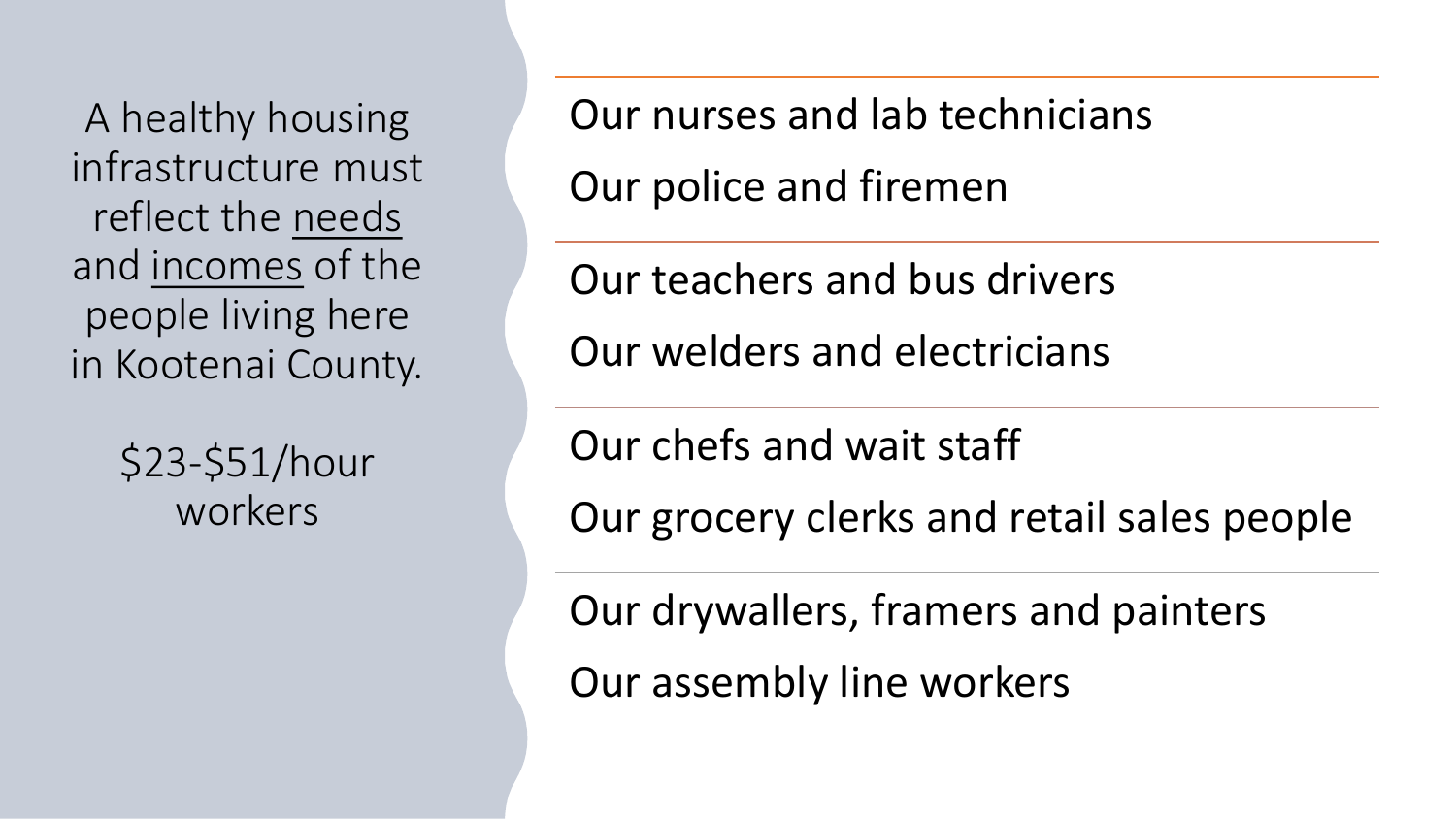# AFFORDABILITY: Home Ownership

Mortgage rates were 3.1% on January 1. Now at 5%. For every 1% increase in rate, approx. \$40k drop in house price to maintain affordability.

*5.0% 30-yr mortgage; 5% down*

| <b>AMI</b>                            | <b>Annual</b><br><b>Income</b> | <b>House</b><br><b>Purchase Monthly</b><br><b>Price</b> | <b>Pmt</b>    | <b>HUD</b> | <b>Hourly</b><br><b>Wage</b> |  |  |
|---------------------------------------|--------------------------------|---------------------------------------------------------|---------------|------------|------------------------------|--|--|
|                                       |                                |                                                         |               |            |                              |  |  |
|                                       |                                |                                                         | $\mathcal{L}$ | Low        |                              |  |  |
| 80%                                   | \$59,300                       | \$202,000 \$1,282 Income                                |               |            | \$29.00                      |  |  |
|                                       |                                |                                                         |               |            |                              |  |  |
|                                       | 93% \$78,600                   | \$310,000 \$1,900 Middle                                |               |            | \$38.00                      |  |  |
|                                       |                                |                                                         |               |            |                              |  |  |
|                                       |                                |                                                         |               |            |                              |  |  |
| 103%                                  | \$85,000                       | \$406,000 \$1,900 Upper                                 |               |            | \$41.00                      |  |  |
|                                       |                                |                                                         |               |            |                              |  |  |
| Assumptions:                          |                                |                                                         |               |            |                              |  |  |
| $5.0\%$ 30- $\nu$ r mortagae: 5% down |                                |                                                         |               |            |                              |  |  |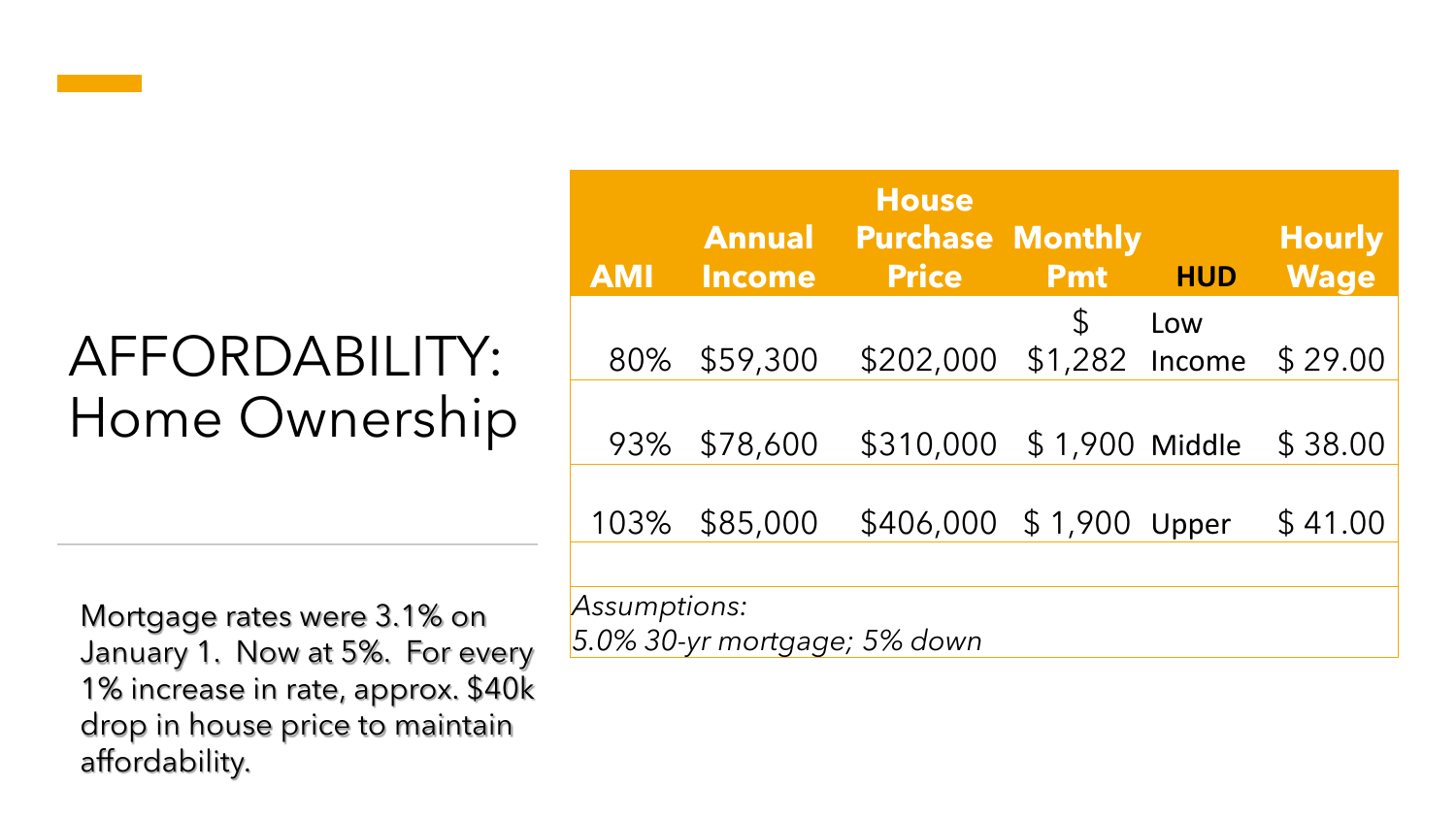## **HOME OWNERSHIP for UNDERSERVED HOUSEHOLDS IN KOOTENAI COUNTY**

**Local Workers Earning from:**

- \$23/hr (**60%** Area Medium Income or \$49,000/yr)
- \$51/hr (**130%** Area Medium Income or \$107,000/yr)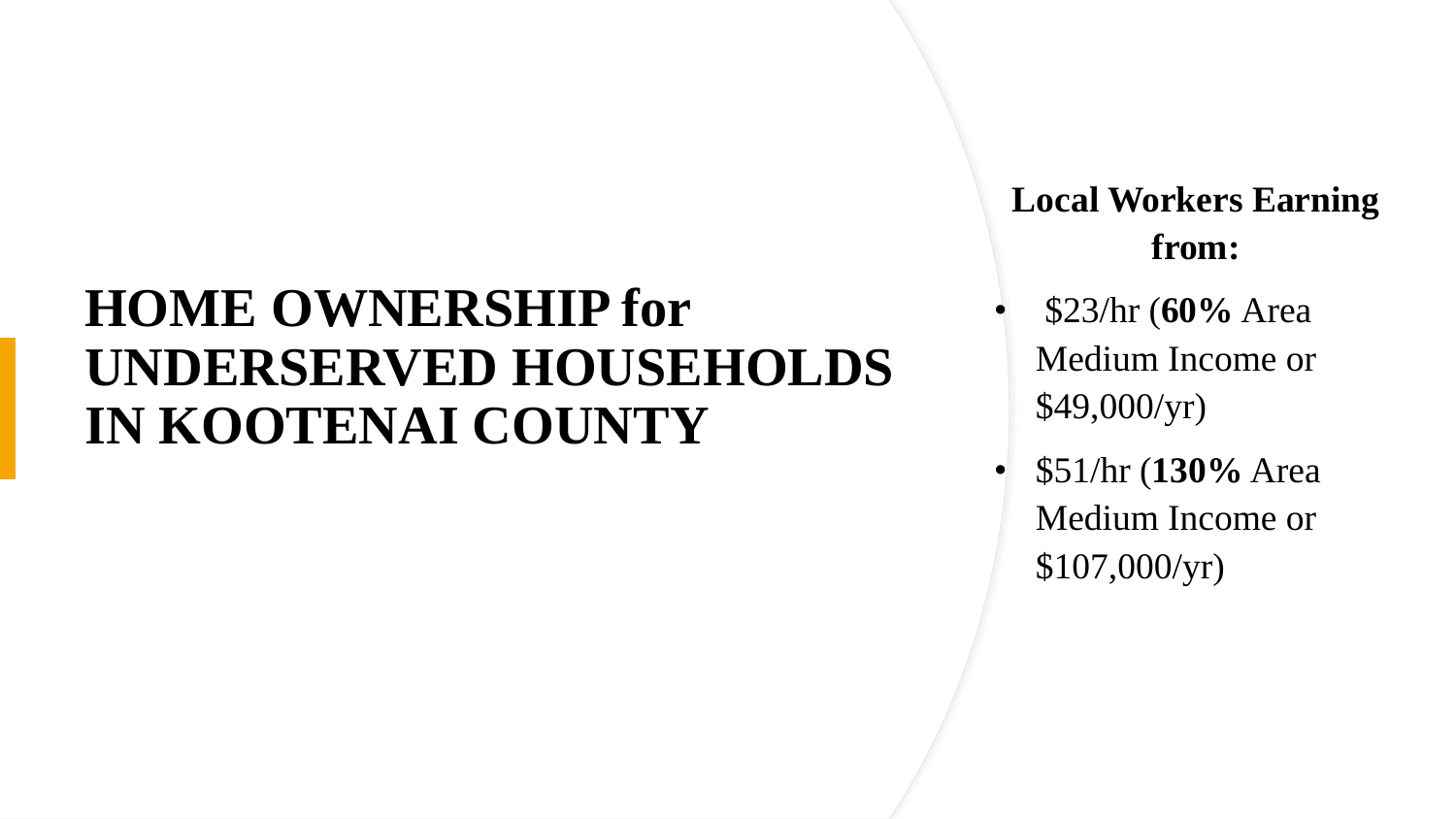HOW TO MAKE LAND MORE AFFORDABLE WHILE LAND OWNERS STILL RECEIVE A RETURN ON INVESTMENT

Land at cost + Donation Value –PAHA's 2022 Townhomes

Land Trusts –Land is owned by a non-profit and leased to the homeowner

Owner Controlled Land Restrictions to target worker housing—Nancy Hadley in Sandpoint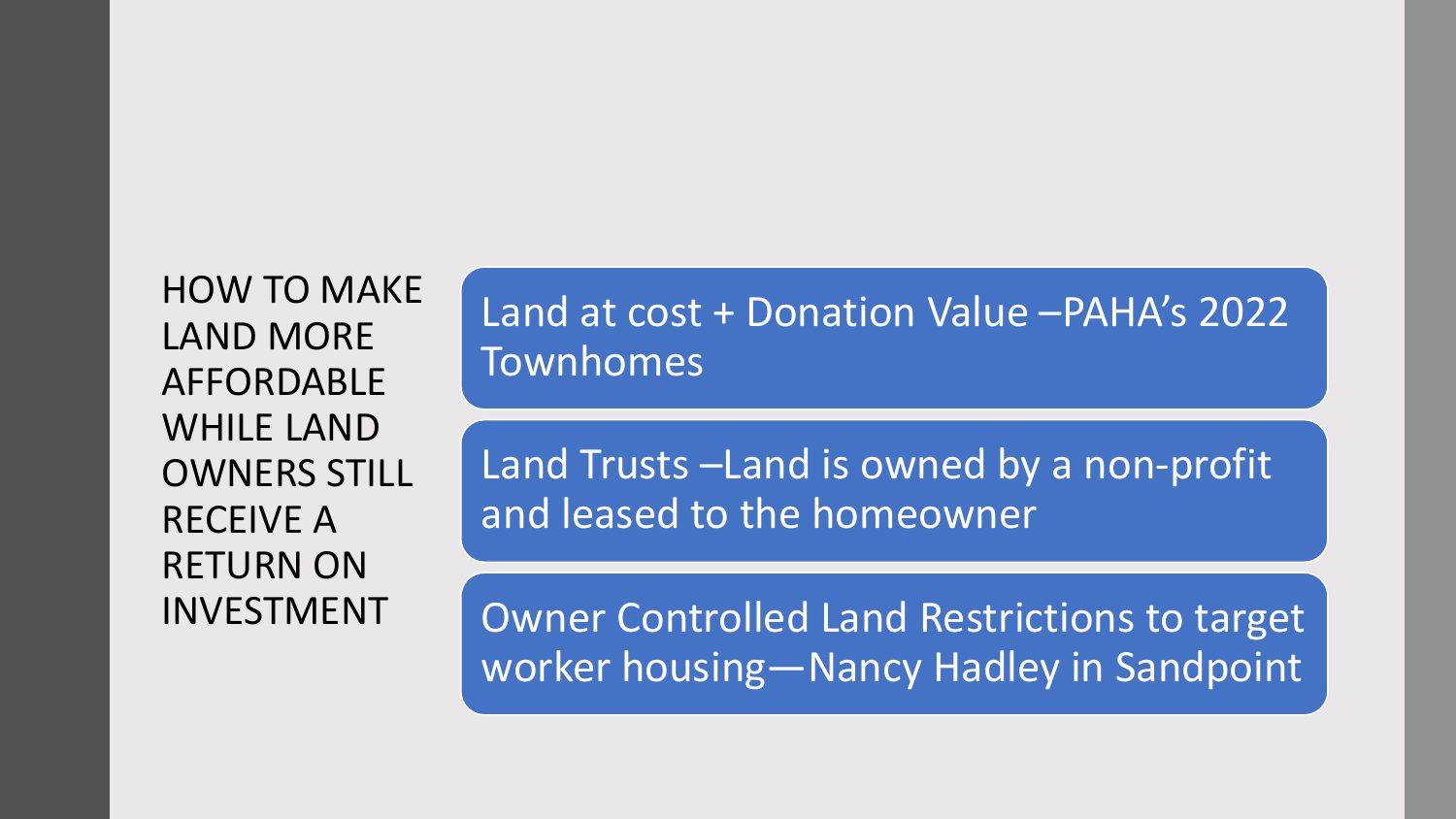## *KEY FACTORS: LAND AND CREATIVE HOUSING*



### **Land Ownership**

**EMPLOYERS DEVELOPERS** PRIVATE LANDOWNERS CITIES and COUNTY



### **Using Land Wisely and Creatively Designing Homes**

CLUSTER HOUSING DUPLEXES/TRIPLEXES COTTAGES/TOWNHOMES CONDOS SINGLE FAMILY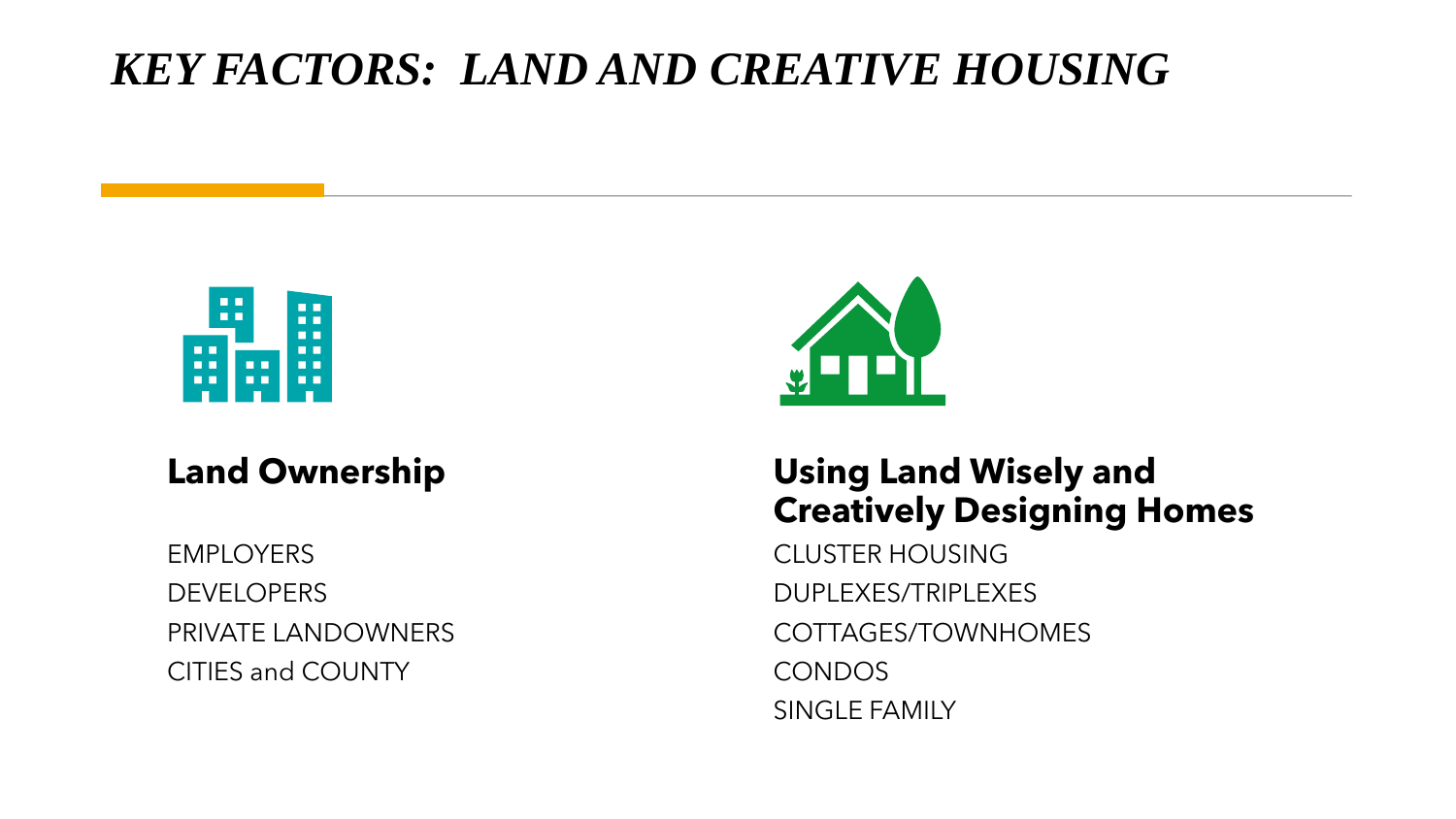#### **PRIVATE DEVELOPMENT**

## **AFFORDABILITY AND ACCESS FOR OUR LOCAL WORKERS**

**Denied Zoning Changes? Fear of continued purchases by outof-town investors? No way to guarantee locals can purchase?**

### **<u>Community Land Trusts</u> (Held by a Non Profit)**

*Donation/Legacy Gifts Land Purchase at [Cost + Tax Deduction]* 

**PRIVATE/PUBLIC**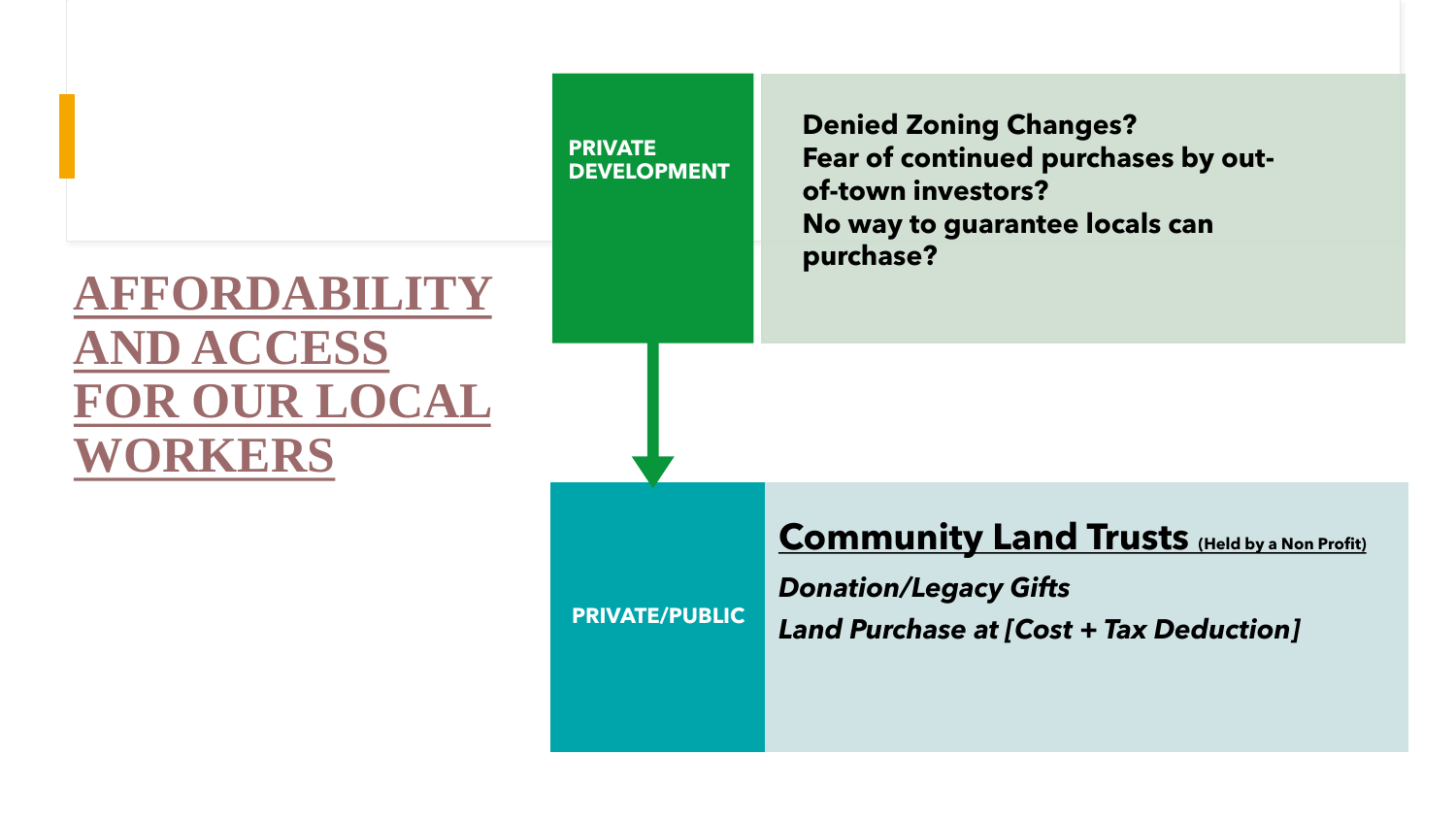

*Dedicated Housing with Homes Reserved for the Jurisdiction Approving Density Changes*